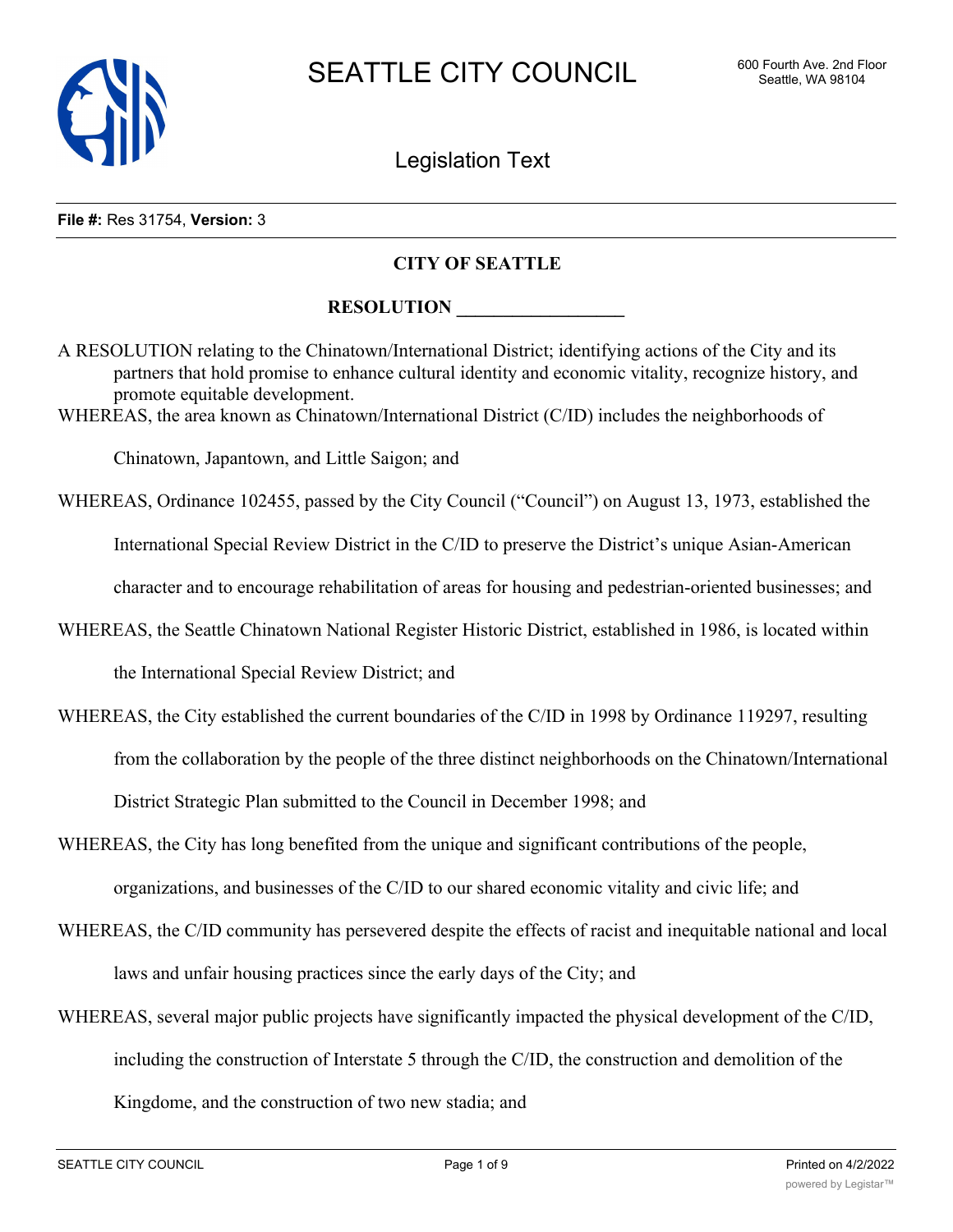- WHEREAS, the City and the community began the planning effort known as Livable South Downtown in 2003, leading to recommendations in 2009 for changes to zoning in South Downtown neighborhoods, including in the C/ID; and
- WHEREAS, in 2011, consistent with the recommendations, the City changed the Land Use Code to increase development capacity in the South Downtown neighborhoods, and provided for historic preservation, creation of open space, better building and street design, and support for small businesses via Ordinance 123589; and
- WHEREAS, in November 2015 the Council passed Ordinance 124895, which created Seattle Municipal Code (SMC) Chapter 23.58B and established the framework for the commercial component of mandatory housing affordability (MHA); the Council updated this chapter in December 2016 with Ordinance 125233; and
- WHEREAS, in August 2016 the Council passed Ordinance 125108, which created SMC Chapter 23.58C and established the framework for the residential component of MHA; and
- WHEREAS, concurrently with this resolution, the City is considering legislation for additional development capacity in the C/ID, excluding the Seattle Chinatown National Register Historic District, as well as implementation of MHA requirements; and
- WHEREAS, the potential implementation of MHA requirements and additional development capacity in the C/ID are changes to land use regulations that are intended to promote the development of more affordable housing as well as encouraging growth in the Downtown Urban Center; and
- WHEREAS, the overarching goals of Seattle's Comprehensive Plan (Seattle 2035) for the C/ID are: thriving businesses, organizations, and cultural institutions; diverse and affordable housing; safe and dynamic public spaces; and an accessible neighborhood for all transportation modes; and
- WHEREAS, the goal of Seattle 2035 for the commercial core of the C/ID is maintaining the commercial core as a major employment center, tourist and convention attraction, shopping magnet, residential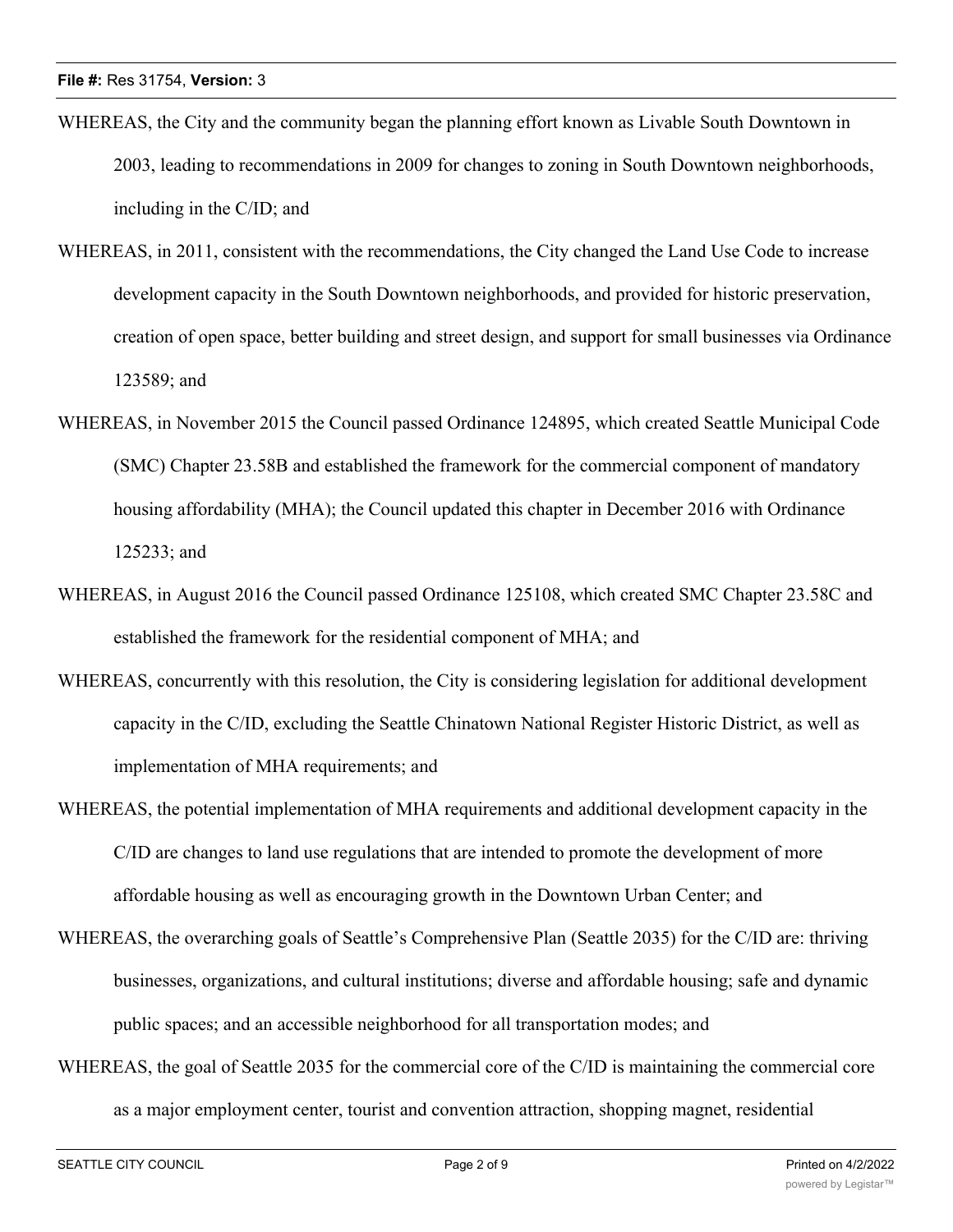neighborhood, and regional hub of cultural and entertainment activities, while promoting a unique neighborhood identity for the commercial core; and

- WHEREAS, the City conducted the 2016 Growth and Equity Analysis in conjunction with the update to Seattle's Comprehensive Plan, finding in part that both the risk of displacement and access to opportunity are high in the C/ID; and
- WHEREAS, in response to the 2016 Growth and Equity Analysis, the City created the Equitable Development Initiative, a collection of strategies aimed at advancing economic mobility and opportunity, preventing displacement, building local cultural assets, promoting transportation mobility and connectivity, and developing healthy and safe neighborhoods; and
- WHEREAS, in September 2016, InterIm Community Development Association, Swedish, Public Health Seattle and King County, and community-based organizations released the 2020 Healthy Community Action Plan, which defines the complex health and social issues, resulting from years of historic disinvestment and institutional racism, the C/ID faces and strategies to address those issues; and
- WHEREAS, in December 2015, the Mayor convened the Chinatown/International District Public Safety Task Force ("Task Force") to address public safety and livability in the C/ID neighborhood, and in 2016 the Council passed Statement of Legislative Intent (SLI) 80-1-A-4 requesting a report from the Task Force on public safety recommendations; and
- WHEREAS, in June 2016, the Task Force delivered many recommendations under three main categories: 1) improve communication and coordination between the C/ID and the City; 2) target criminal activities and related environmental factors; and 3) foster public safety through a vibrant and healthy neighborhood;
- WHEREAS, the Mayor presented the Public Safety Action Plan for the C/ID in response to the Task Force's recommendations to the Council; and

WHEREAS, in May 2017, the Mayor and Council adopted the 2017 City of Seattle and Seattle Housing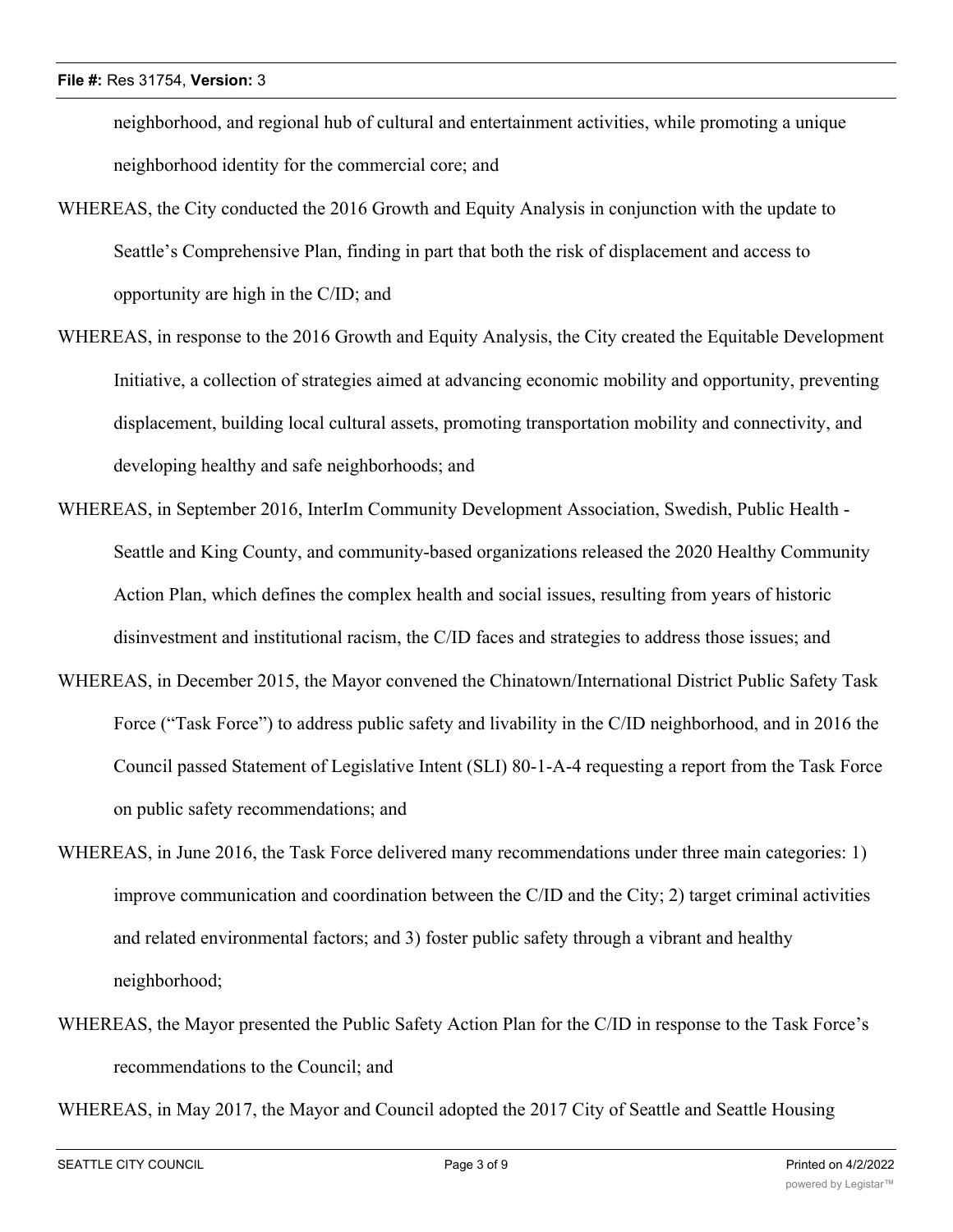Authority Joint Assessment of Fair Housing by Ordinance 118961. The findings of the Assessment respond to the requirements of the U.S. Department of Housing and Urban Development to assess compliance with the Federal Affirmatively Furthering Fair Housing rule and identified four racially/ethnically concentrated areas of poverty (R/ECAPS) in Seattle: High Point, Rainier Beach, New Holly, and, overlapping with the C/ID, First Hill/Yesler Terrace; NOW, THEREFORE,

# **BE IT RESOLVED BY THE CITY COUNCIL OF THE CITY OF SEATTLE, THE MAYOR CONCURRING, THAT:**

Section 1. The City recognizes the significance of land use regulation that implements mandatory housing affordability (MHA) to the production of new affordable housing, as well as more housing overall, while acknowledging that land use regulation alone is not sufficient to achieve the articulated goals of the Chinatown/International District (C/ID).

Section 2. The City commits to considering the contributions of all stakeholders in the C/ID during the pending revision of use and development rules and guidelines of the International Special Review District (ISRD) and the design review program, to better serve the C/ID. The Council requests that the Office of Planning and Community Development (OPCD) and the Department of Neighborhoods (DON) work with the C/ID community, stakeholders, and the ISRD Board to consider the following types of changes:

- Reducing the maximum permitted size of retail uses;
- Specifying important characteristics of storefront entrances and their spacing;
- Amending the list of conditional uses;
- Applying limits to formula retail uses;
- Allowing administrative review for minor changes to buildings, rather than ISRD board review;
- Providing authority to the ISRD board to grant departures from Land Use Code requirements; and
- Changing the structure of the ISRD board.

Section 3. The Council supports the efforts of a C/ID Advisory Committee, with City departments, to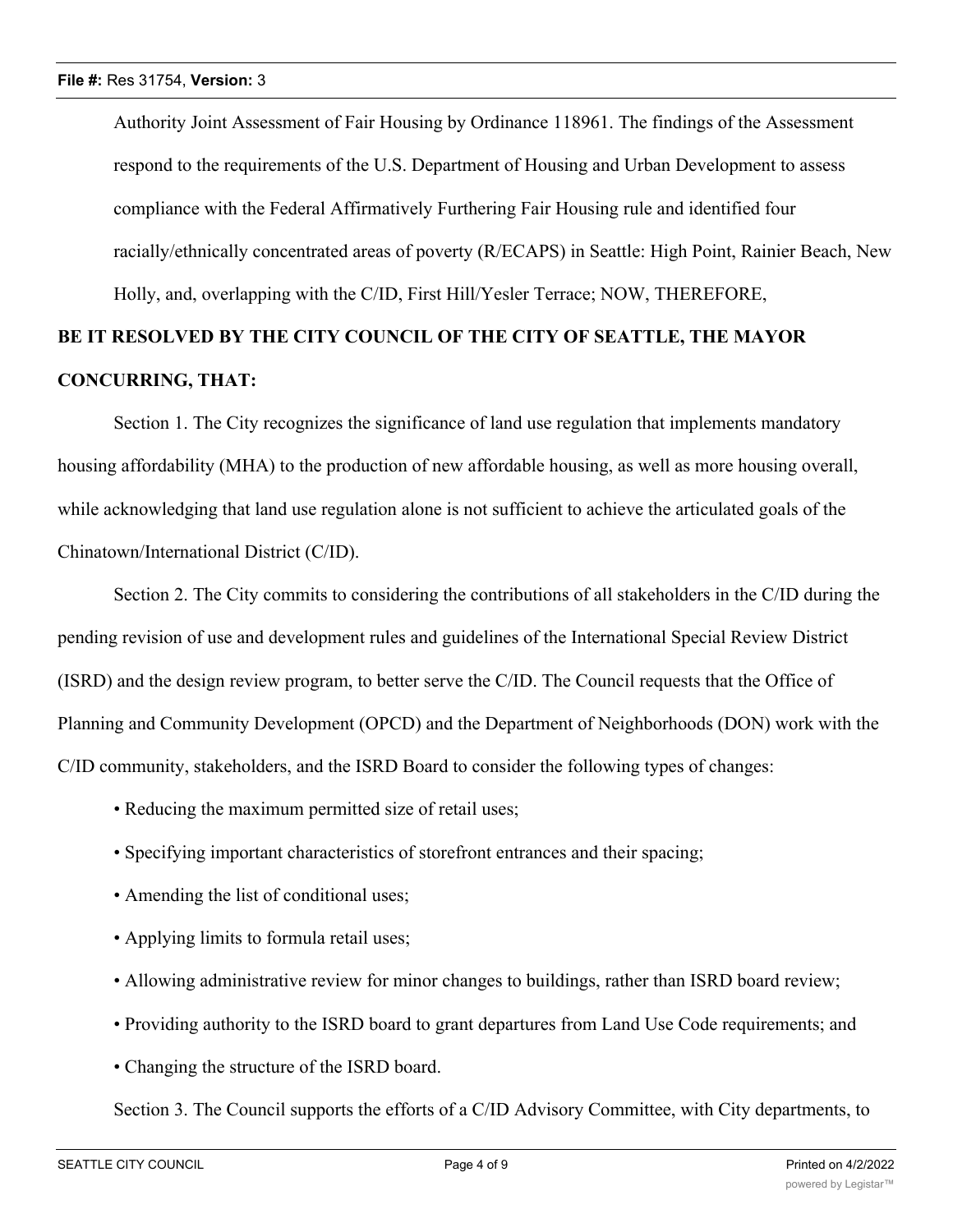### **File #:** Res 31754, **Version:** 3

develop a framework and implementation plan for the C/ID, addressing topics such as: updates to the ISRD guidelines, community development and stabilization, strategic investment of City funds, public realm improvements, and an update to the Charles Street Campus Master Plan. The Council expects the updated planning for the City's Charles Street property to consider streetscape improvements along S Dearborn Street, partial redevelopment, and a strategy for relocation of City facilities leading to community ownership of property along S Dearborn Street, particularly north of Charles Street, and additional adjacent portions of the site, if recommended by the C/ID Advisory Committee.

Section 4. The City will act in a timely manner to partner with local businesses, property owners, community organizations, and customers to promote entrepreneurship, economic development and commercial stability as evidenced by business retention, expansion, and the ability to relocate within the neighborhood for culturally-relevant commerce in the C/ID as guided by the recommendations of the Commercial Affordability Advisory Committee and continuing dialogue with the C/ID's business community stakeholders. The Council requests that C/ID Advisory Committee further these recommendations by exploring additional tools and strategies to increase economic viability and address cultural displacement including adjustments to operating fees for small businesses, commercial land trusts, and incentives that would result in discounted commercial rents for community-identified, commercial uses such as food storage and warehousing to support local restaurants; community-rooted, legacy businesses; and innovative spaces to support new businesses. Consistent with this approach, the Council requests that the Office of Economic Development report to Council by September 2017 on the status and expected completion date for the King Street Activation project.

Section 5. The City recognizes the critical contribution of the Chinatown/International District Public Safety Task Force and is dedicated to maintaining improvements made based on the recommendations of the Task Force, while acknowledging the significant work yet to be completed. The Council requests that the Mayor and City departments maintain the momentum of early 2017 in the effort to improve public safety in the C/ID and earnestly pursue the completion of the unaccomplished goals of the Public Safety Action Plan for the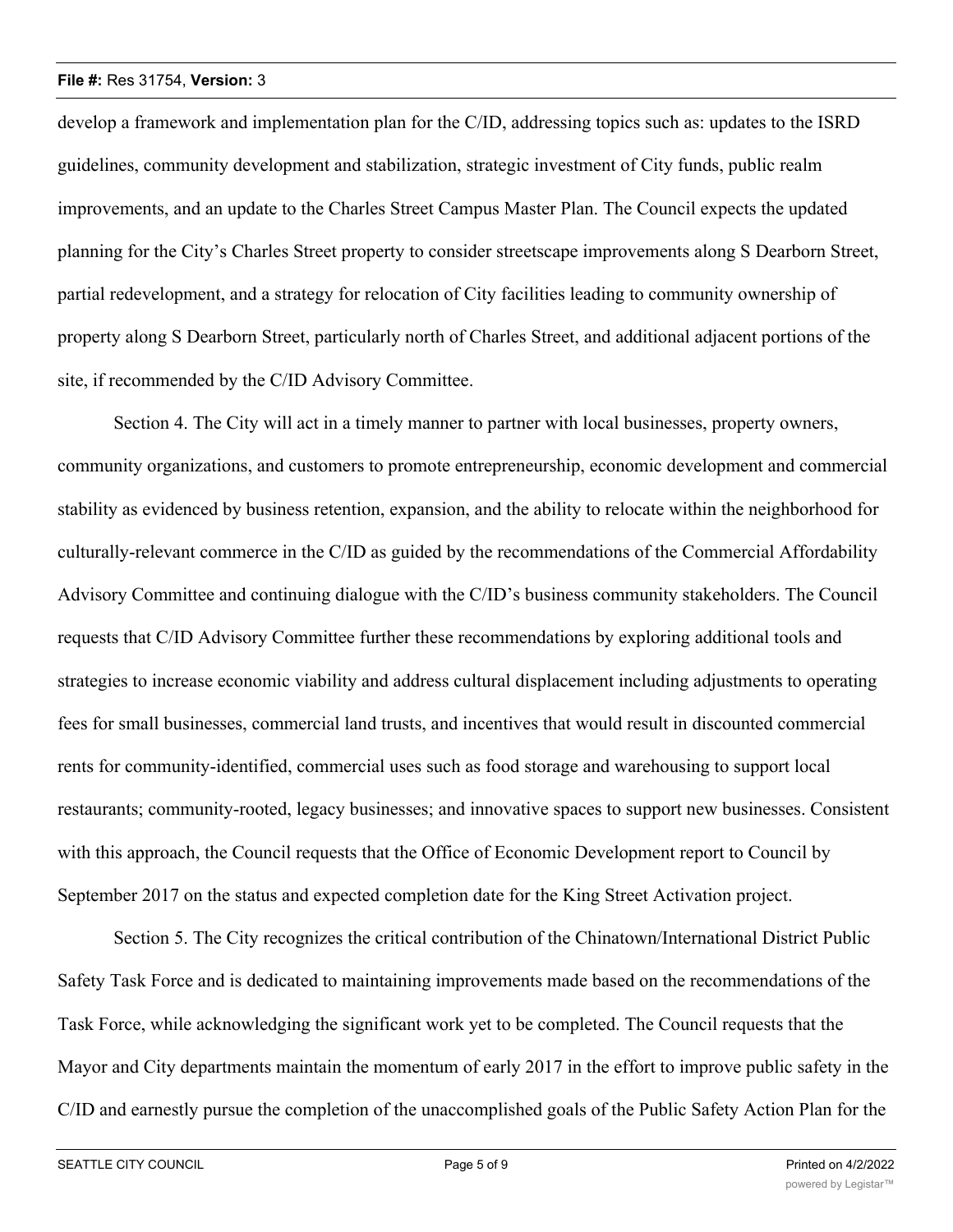C/ID.

Section 6. The Council requests a report from the Mayor by September 2017 on the timing and sequence of the completion of City-supported projects to enhance parks and public spaces, including improvements such as green streets, mid-block crossings, and pocket parks. Furthermore, the Council intends to ensure ongoing support for the operation and maintenance of public spaces in the C/ID, including the programming of positive activities, as well as throughout Seattle.

Section 7. The Council requests a report from the Mayor on the timing and sequence of transportation investments and improvements in the C/ID to access and mobility via all modes, including but not limited to better street design plans to guide private development, improvements to crosswalks, protected bike lanes, a neighborhood greenway, and the Center City Connector streetcar project.

Section 8. Consistent with Seattle's designation as an Age-Friendly City, the City recognizes the need for multicultural and multilingual services and businesses for long-term residents who wish to live in the C/ID as they age. The Council requests that City departments coordinate thoughtfully to amplify the City's efforts in making the C/ID convenient to seniors.

Section 9. The City celebrates the strong cultural organizations, religious institutions, and communitybased organizations that the people of the C/ID have built over time. The City recognizes with gratitude the partnerships with these institutions and organizations. The City will emphasize the ongoing, reciprocal commitment with these organizations and institutions in prioritizing the shared goals of the City and these partners for the near future and over the long term. The City recognizes the diversity of perspectives within the C/ID and remains committed to inclusive and equitable community involvement by continually seeking to connect with a broad range of community members as well as to uplift new voices, institutions, and organizations of the C/ID and to encourage them to engage with the people of their neighborhood and to partake in the decisions that impact them.

Section 10. The Council requests that the Mayor direct the City's departments to coordinate efforts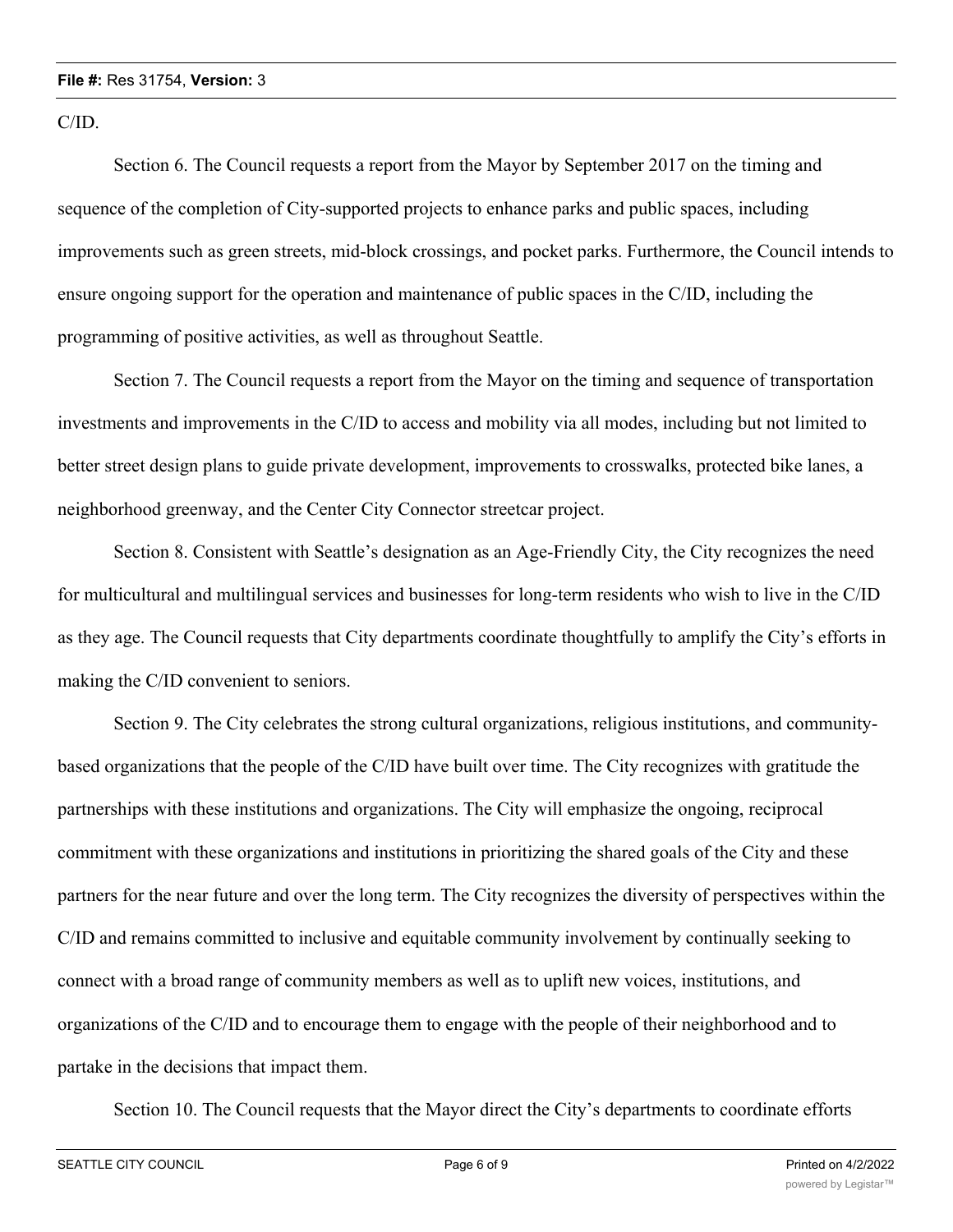among themselves and with local organizations to enhance the C/ID, in a manner exemplary of the City's approach to maintaining and improving the quality of life throughout Seattle.

Section 11. The Council recognizes the strong desire of diverse stakeholders and Asian-Pacific Islander (API) communities to retain a "cultural home" in the C/ID; and that the future of the C/ID as a safe, vibrant neighborhood with a unique identity depends on placemaking, economic development, and community building by its residents and stakeholders. The City commits to exploring culturally- and linguistically-responsive strategies and resources that can help C/ID residents and stakeholders to best preserve and grow cultural, community, and business institutions as a diverse, unique neighborhood.

Section 12. The City is committed to continued investment in the Equitable Development Initiative, which builds creative anti-displacement, community-driven solutions, and mitigates historic disinvestment. Furthermore, the Council will work with the Executive to provide options for establishing an ongoing funding source for investments through the Equitable Development Initiative in advance of the 2018 budget process.

Section 13. The City recognizes the potential for displacement as property in the C/ID undergoes public and private development, and is committed to informing City decisions regarding investments by careful consideration of racial and social justice impacts, including:

a. Support under the Equitable Development Initiative;

b. Exploration of strategies to encourage community control of land, public financing for land acquisition, re-use of City-owned property and/or City partnership and support for re-use of property owned by other public entities to minimize the burdens of site control, including cleanup of polluted lands, and to increase the availability of land for the development of new affordable housing, affordable commercial/retail and nonprofit community uses in the neighborhood; -

c. Exploration of an Unreinforced Masonry Preservation pilot to increase the supply of affordable housing on currently-vacant upper floors, and to sustain affordable commercial spaces on the ground floors funded as allowed by the restrictions of various sources such as the Mandatory Housing Affordability (MHA)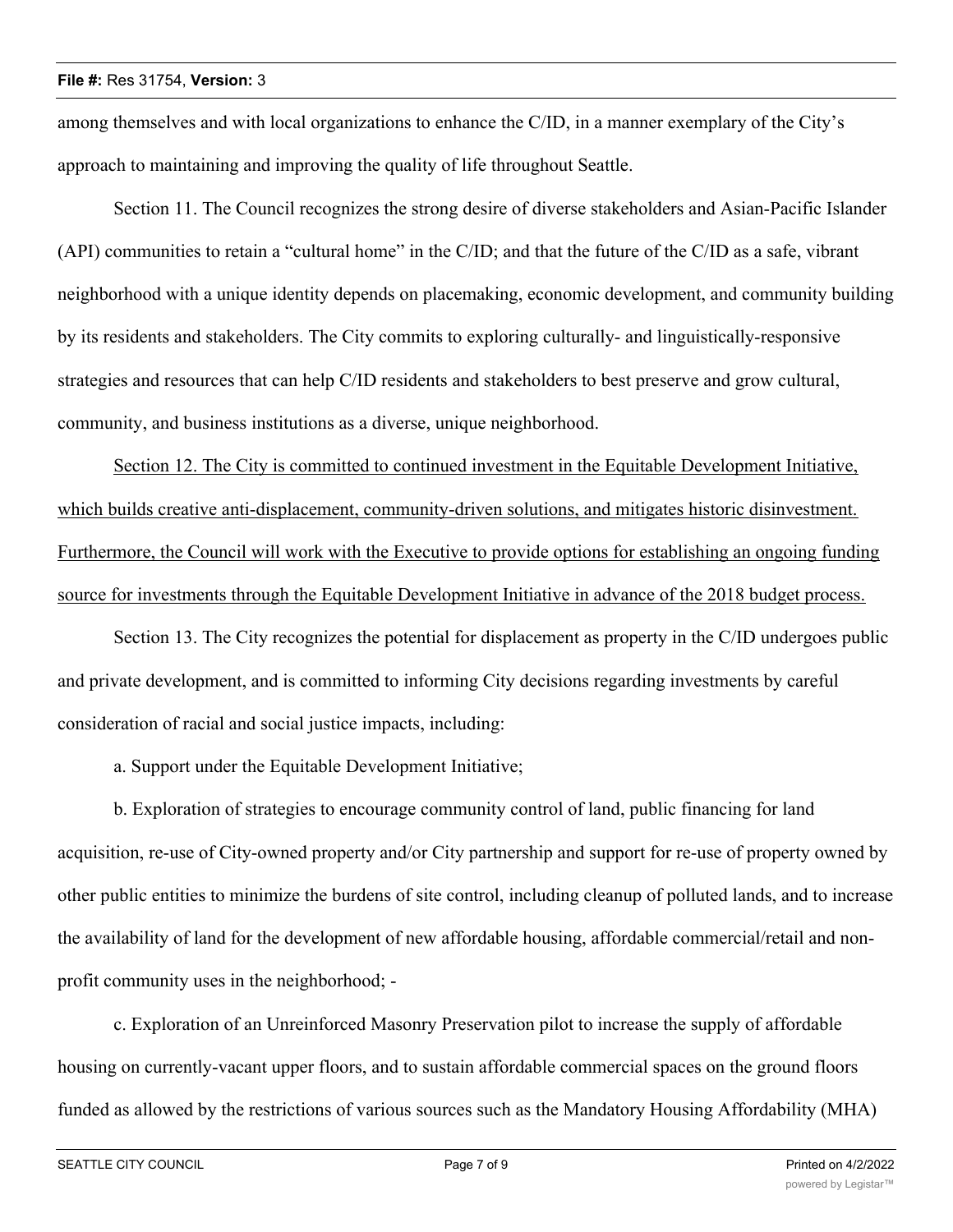program, proceeds from the \$29 million housing bond, and/or a targeted growth fund with revenues from an increment of increased property tax revenue from future growth, as appropriate; and

d. Support for displaced renters or those at risk of displacement, beyond the provisions of the Tenant Relocation Assistance Ordinance, such as financial assistance and case management supports to help people stay in their current homes or to secure housing in the C/ID upon eviction.

Section 14. The Council requests that the Office of Housing, in collaboration with community partners and other City departments, prepare and submit recommendations to Council by March 31, 2018 for best practices, financial tools, as well as potential changes to the Seattle Housing Levy Administrative and Financial Plan and subsections 23.58B.040.B and 23.58C.040.B of the Land Use Code. Council seeks recommendations that would provide neighborhood stability, as evidenced by people returning or being able to stay in the neighborhood, such as options for giving preference to qualified applicants for OH-supported housing who have been long-time residents of the neighborhood in which the housing is located, informed by a review of preference programs implemented in comparable settings, such as San Francisco, California, and Portland, Oregon. Also, during July 2018 Mandatory Housing Affordability (MHA) Framework review, Council will consider ways to prioritize the City's spending of cash contributions made through the payment option of the Mandatory Housing Affordability program to support affordable housing in neighborhoods that the City has identified as having a high-risk of displacement in addition to delivering new affordable housing units throughout the city, including high-opportunity areas. Council intends that local non-profit, low-income housing organizations that are culturally-relevant and historically rooted in the C/ID, or other neighborhoods determined to be at high risk for displacement, remain competitive in their application for available funding, and have fair access to these funds through identification and elimination of institutional and structural barriers to foster development that prevents displacement and advances other community development goals.

Adopted by the City Council the day of the council council the day of the council state of the council state of the council state of the council state of the council state of the council state of the council state of the c